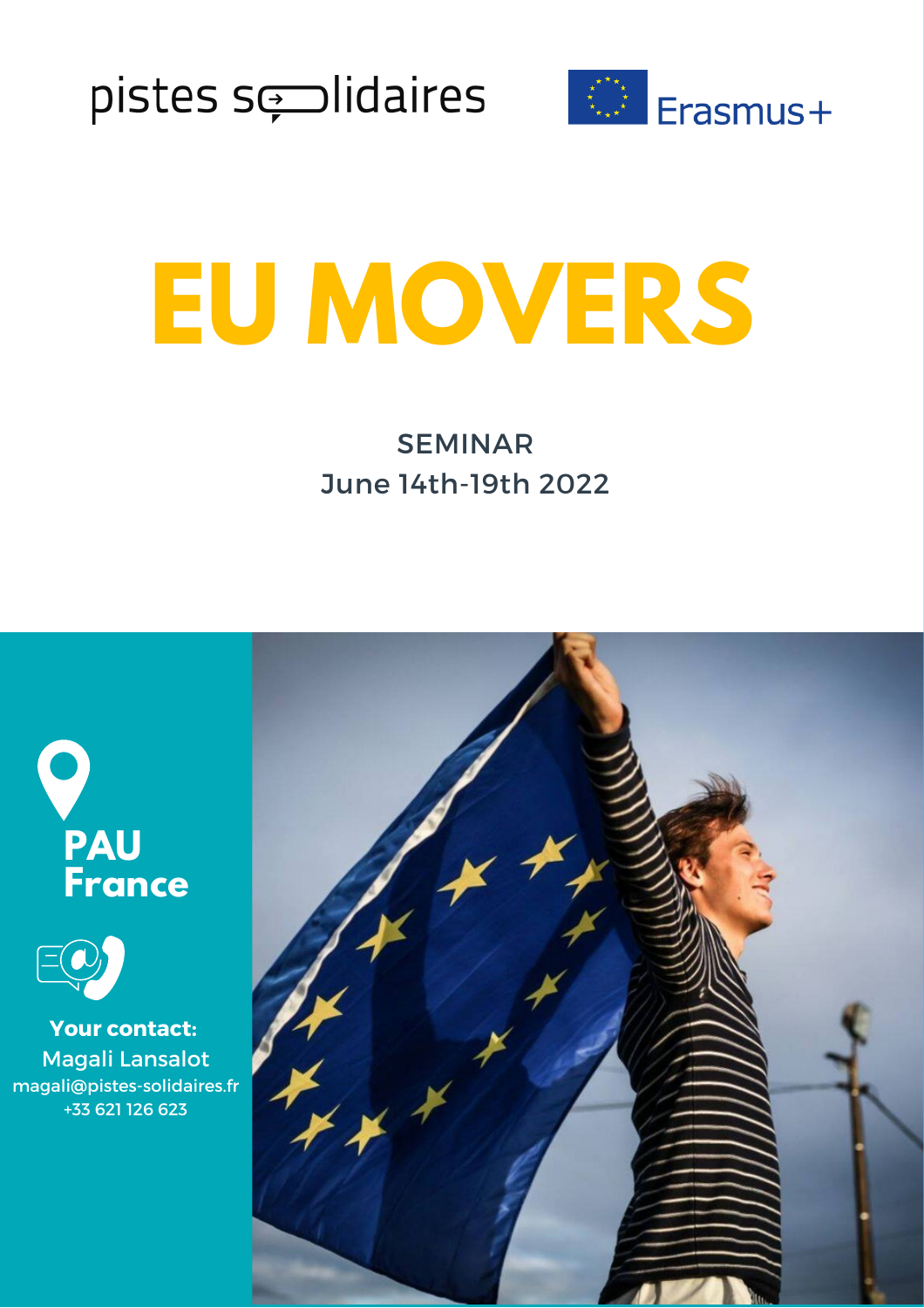

*"Pau has the world's most beautiful view of the earth just as Naples has the most beautiful view of the sea." Alphonse de Lamartine*

Welcome to Pau! The city is located in the heart of the former sovereign State of Béarn, of which it was the capital from 1464. Bordered by the Gave de Pau, the city is located 100 kilometres from the Atlantic Ocean and 50 kilometres from Spain. Its location gives Pau an amazing view of the Pyrenees Mountain range. This view can be seen from the famous Boulevard des Pyrénées which extends for 1.8 kilometres from the Château de Pau to the Parc Beaumont.





Henri IV Castle Pyrenees Boulevard



Beaumont park

### pistes sesidaires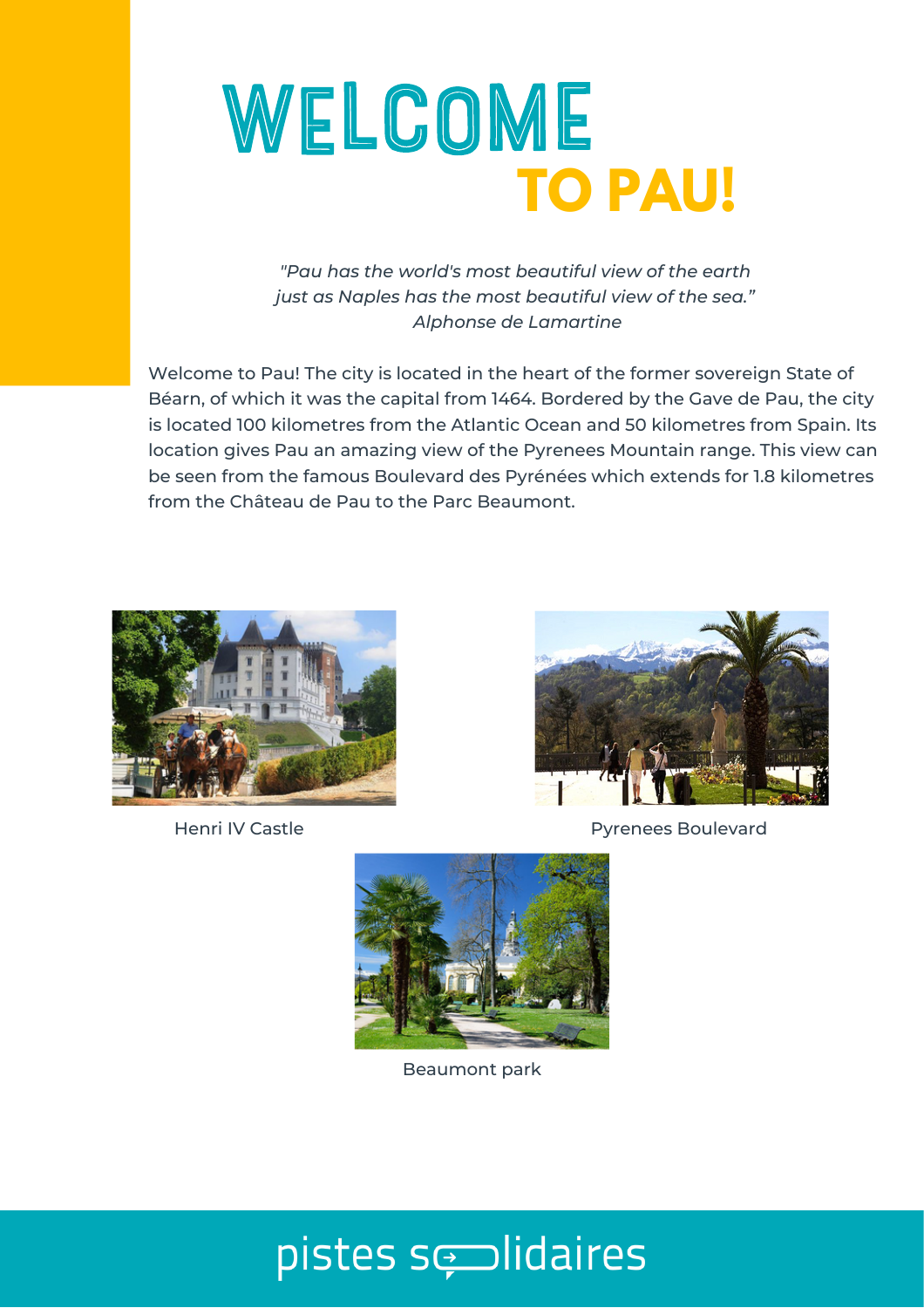# **PRACTICAL INFORMATION**

#### **HOW TO REACH PAU?**

*This project is supported by the Erasmus+ program. Your available budget is therefore the one defined by the program by using the distance [calculator](https://ec.europa.eu/programmes/erasmus-plus/resources/distance-calculator_en).*

#### **The closest airports**

To reach Pau, there are various options:

- Airport of Pau (mainly national flights);
- Airport of Lourdes (national and international flights);

- Airports of Biarritz, Bordeaux, and Toulouse (national and international flights).



#### **To reach Pau from one of the other cities, you can:**

-book train tickets here: [https://www.sncf-connect.com](https://www.sncf-connect.com/) (the official website of the French railway service); -book a journey via Flixbus [https://www.flixbus.fr](https://www.flixbus.fr/)



#### **REMINDER**

*The participants must keep all the tickets and invoices to be reimbursed by Pistes-Solidaires.*



#### **ACCOMMODATION**

Single bedrooms have been booked for each participant in the seminar (breakfast included). The hotel is: **LE MATISSE** (17, rue Mathieu Lalanne, 64000 Pau) The location of the hotel is in the city center of Pau and really convenient to enjoy the city and move around.



#### **LOCATION OF THE SEMINAR**

The place of the seminar is not decided yet. We will keep you informed about it. In any case, it will be easy to access from the hotel since you will stay next to the place where all the city transports pass by.



#### **MEALS**

The expenses regarding the meals will be covered by Pistes-Solidaires. All the information about this and the logistics will be explained in details during the first day of the seminar.

## pistes sedidaires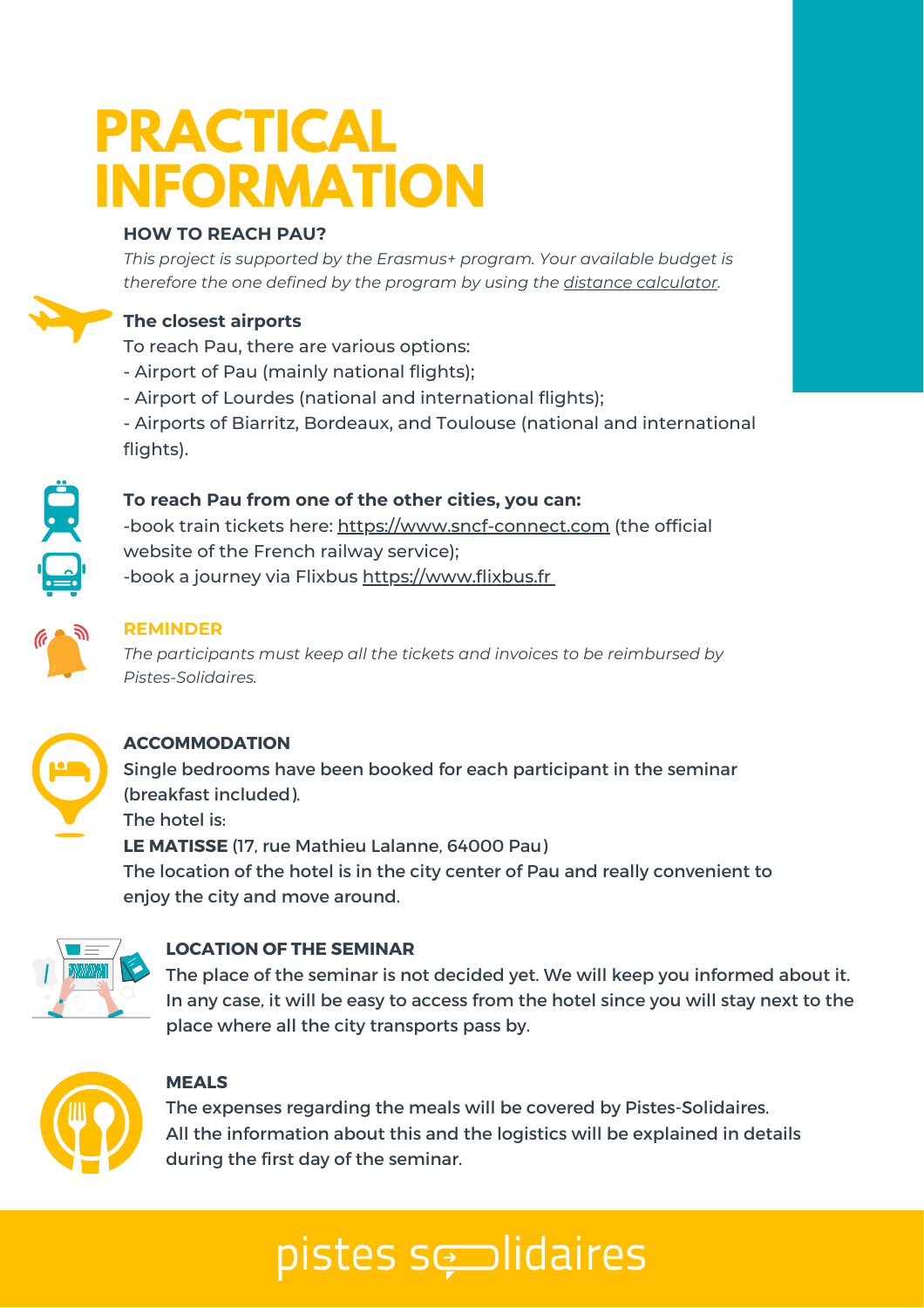

The "EU MOVERS" seminar will gather around 10 EU organisations involved in EU mobility projects targeting young people.

The seminar will be a space of 4 working days to share good practices and develop activities that will be useful in the daily work of each partner organisation.



The main objective of the EU Movers project is to promote education about Europe within the framework of non-formal mobility projects, whatever they may be (volunteering, youth exchanges, training).

In order to do so, it involves working directly with youth workers who implement these projects by creating a space for exchange, sharing and, above all, creation, in order to provide participants with "ready-to-use" tools to talk about Europe with young people.

#### **General objectives :**

1. To contribute to the development of European citizenship among young people and youth workers

2. To raise awareness among youth workers of the importance of European citizenship for the future of the EU

3. To contribute to inter-organisational dynamics in the youth field in Europe

#### **Specific objectives :**

1. To develop and capitalise on resources that can be used by youth workers in mobility projects

2. To enable an exchange of practice between youth workers in the EU in the field of education for Europe

3. To provide youth workers with " ready-to-use " tools and methods to talk about Europe

The project aims to bring real added value to youth work and to strengthen the impact that youth workers can have with young people in building the Future of the European Union.

### pistes se idaires